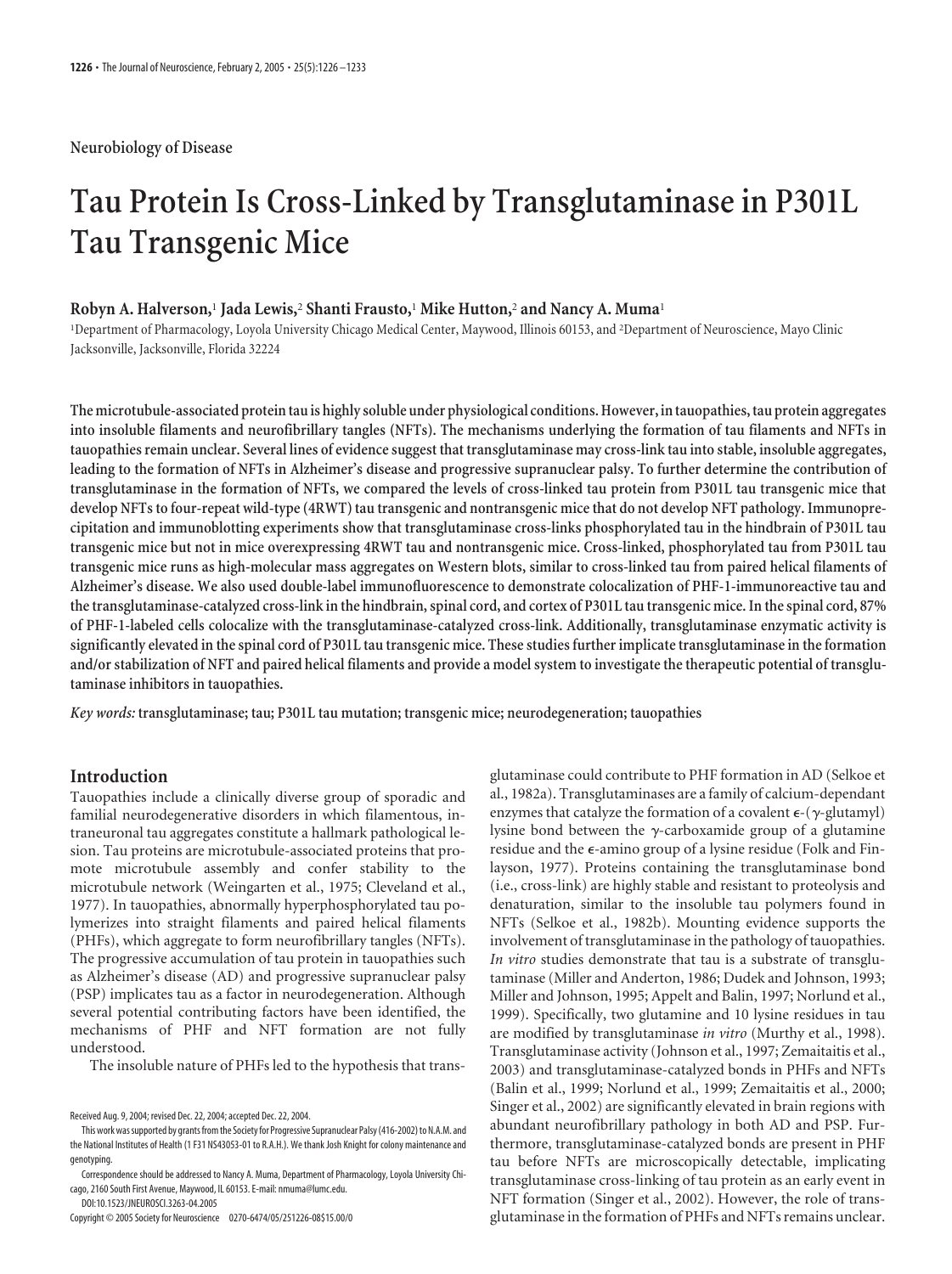The transgenic mice expressing mutant (P301L) tau protein developed by Lewis et al. (2000) provide an excellent system to study tau dysfunction. P301L tau mice develop NFTs in the diencephalon, brainstem, cerebellar nuclei, and spinal cord, with mainly somatodendritic tau immunoreactivity ("pretangles") evident in the cortex and hippocampus. Mice overexpressing fourrepeat wild-type (4RWT) tau or nontransgenic animals do not display NFT pathology. Similar to tauopathies, the accumulation of NFTs in P301L mice is age dependent (Lewis et al., 2000), with an increase in tau phosphorylation and insoluble tau (Sahara et al., 2002). The presence of insoluble tau in the P301L tau transgenic mice suggests that transglutaminase could be a factor in NFT formation in these animals. In this study, we hypothesized that tau protein from brain and spinal cord tissue of P301L tau transgenic mice will contain more transglutaminase-catalyzed cross-links compared with 4RWT tau and nontransgenic mice, animals that do not exhibit NFT pathology.

## **Materials and Methods**

*Antibodies.* PHF-1 (kindly provided by Dr. Peter Davies, Albert Einstein School of Medicine, Bronx, NY) was used at 1:500 for immunoblots and 1:50 for immunohistochemistry. PHF-1 monoclonal antibody (mAb) recognizes phosphorylated serines 396 and 404 located within the microtubule-binding repeat on the C terminal of PHF tau protein (Otvos et al., 1994). AT8 mAb (Pierce, Rockford, IL) recognizes PHF-tau that is phosphorylated at serine 202 and was used at 1:500 on immunoblots. Tau-5 mAb (donated by Dr. Lester Binder, Feinberg School of Medicine, Northwestern University, Chicago, IL) detects an epitope from amino acids 210 –241 present in all isoforms of tau protein (LoPresti et al., 1995) and was used at 1:500 for immunoblots. Anti-actin mAb (clone, C4) was purchased from ICN Biomedicals (Aurora, OH) and used at 1:10,000 on immunoblots.

Transglutaminase-catalyzed cross-links were detected with mAb 81D4 (CovalAb, Lyon, France) in immunohistochemistry (1:100) and immunoprecipitation experiments. The specificity of this antibody has been demonstrated in numerous publications from our laboratory and others. Our laboratory has demonstrated previously that 81D4 specifically labels  $\epsilon$ -( $\gamma$ -glutamyl) lysine bonds in tissue sections by performing preadsorption control experiments with glutamyl-lysine di-peptide containing an  $\epsilon$ -( $\gamma$ -glutamyl) lysine bond (Singer et al., 2002; Zainelli et al., 2003). Additionally, the 81D4 antibody has been used to quantitate  $\epsilon$ -( $\gamma$ glutamyl) lysine bonds in AD tissue using a competitive ELISA (Nemes et al., 2004). This antibody has also been used extensively in immunoprecipitation experiments that demonstrate the presence of  $\epsilon$ -( $\gamma$ -glutamyl) lysine cross-links in AD, PSP, and Parkinson's disease tissue but not in control tissue (Norlund et al., 1999; Zemaitaitis et al., 2000; Andringa et al., 2004). The most convincing support for the specificity of the 81D4 antibody for  $\epsilon$ -(y-glutamyl) lysine cross-links comes from *in vitro* and cell culture experiments. When tau is incubated with transglutaminase *in vitro* and subsequently immunoprecipitated with 81D4, it is recognized on immunoblot by 81D1c2 [another anti-ε-(γ-glutamyl) lysine bond antibody] and tau antibody. Tau incubated without transglutaminase does not react with these anti-cross-link antibodies (Norlund et al., 1999). Furthermore, huntingtin is immunoprecipitated with 81D4 in cells cotransfected with truncated, mutant huntingtin protein and transglutaminase but not in cells transfected only with huntingtin (Zainelli et al., 2003). This result was confirmed by immunoprecipitating huntingtin and probing immunoblots with 81D1c2.

*Animals.* P301L tau transgenic mice were from the JNPL3 line previously described by Lewis et al. (2000). JNPL3 mice were assessed for presence of motor dysfunction using tests for righting reflex, escape extension, and rope hang as reported previously (Lewis et al., 2000). For righting reflex, animals were placed supine and judged for their ability to right. Unimpaired animals typically right within 1 s. To monitor escape extension, mice were elevated by their tail, and rear leg extension was assessed. Unimpaired animals generally place their legs in a wide "V" away from their bodies. For rope hang, animals were elevated by their tail, allowed to grasp a horizontal string with both front feet, and then gently released. Unimpaired animals complete the task by stabilizing their position with placement of at least one back foot and their tail onto the string within the 2 min trial. JNPL3 mice used in this study show dramatic motor dysfunction, including slowed righting reflex and dystonia or scissoring of legs in extension tests. These JNPL3 animals were also unable to complete the rope-hang task and were unable to initially grasp the rope for  $>$  5 s without falling. JNPL3 mice used for these experiments were also characterized by reduced ability to freely ambulate, poor grooming (urine scalding/oily fur), eye irritations, and reduced weight, which have been shown previously in JNPL3 animals that have motor impairment (Lewis et al., 2000).

4RWT tau and nontransgenic mice did not exhibit any motor dysfunction. The age of the animals used in these experiments ranged from 5.5 to 15.5 months, with 4RWT tau and nontransgenic mice age matched to P301L tau transgenic mice. For immunoblots (except Figs. 1*B*, 4*B*), the same 14 mice were used for experiments and loaded on gels in the same order.

*Immunoprecipitation.* Hindbrain tissue from P301L tau, 4RWT tau, and nontransgenic mice was homogenized in three volumes of TBS (10 mm Tris-HCl, pH 7.5, 0.14 m NaCl), 1 mm EDTA, and 1:1000 protease inhibitor mixture (Sigma, St. Louis, MO). Sarkosyl-insoluble protein fractions rich in PHF tau protein were prepared from AD temporal cortex (provided by the Loyola University Chicago Brain Bank, Maywood, IL) following a protocol previously used in our laboratory and others (Liu et al., 1991; Norlund et al., 1999). Protein concentration was determined using the BCA Protein Assay kit (Pierce). Immunopurification of proteins containing  $\epsilon$ -( $\gamma$ -glutamyl) lysine bonds was performed using 81D4 mAb prebound to Sepharose beads (CovalAb) according to the manufacturer protocol and published methods of our laboratory (Norlund et al., 1999; Zemaitaitis et al., 2000). Immunopurified cross-linked proteins were eluted in 25  $\mu$ l of sample buffer containing 2% SDS at 90°C and stored at  $-80^{\circ}\mathrm{C}$  until Western blot analysis, in which 15 or 25  $\mu$ l was loaded in each lane.

*Immunoblots.* Proteins were separated on 10% SDS-polyacrylamide gels followed by electrophoretic transfer to nitrocellulose membranes. The proteins examined here are all in the SDS-solubilized fraction. Membranes were then blocked with 0.2% I-Block (Tropix, Bedford, MA) and 0.1% Tween 20 for 1 h at room temperature. Blots were incubated overnight at 4°C with primary antibodies (described above) diluted in blocking solution. The next day, blots were washed with PBS/0.1% Tween 20 and then incubated with anti-mouse secondary antibody conjugated to HRP (Jackson ImmunoResearch, West Grove, PA) diluted in blocking solution (1:40,000). Blots were washed and signal was detected using ECL enhanced chemiluminescence Western blotting detection reagents (Amersham Biosciences, Piscataway, NJ). Immunoblots were quantified by calculating the integrated optical density (IOD) from the area and optical density of each protein band on film using Scion Image for Windows (Scion, Frederick, MD). Film background was measured and subtracted from each band. Measurements were done in triplicate, and the mean was calculated. The mean IOD for each band was normalized to actin (except Fig. 3*B*).

*Double-label fluorescence immunohistochemistry.* Fresh-frozen hindbrain, spinal cord, and cortical tissue was embedded in Tissue-Tek OCT compound (Sakura Finetek, Torrence, CA). Sixteen-micrometer-thick sections were mounted on glass slides and fixed with 70% ethanol/0.9% NaCl for 10 min. Sections were washed with PBS and permeabilized with PBS/0.2% Triton X-100 for 90 s. After washes with PBS, sections were blocked with 5% normal goat serum (Vector Laboratories, Burlingame, CA) in PBS (blocking solution) for 1 h. Sections were then washed with PBS and incubated overnight in primary antibody (PHF-1; 1:50 in blocking solution). The next day, sections were washed with PBS and incubated with goat-anti-mouse secondary antibody (IgG  $\gamma$ -chain specific; 1:100 in blocking solution) conjugated to fluorescein isothiocyanate (FITC) (Jackson ImmunoResearch) for 1 h. After washes with PBS, sections were blocked again, washed with PBS, and incubated overnight with the second primary antibody (81D4; 1:100 in blocking solution). After washing sections with PBS, sections were incubated with goat-antimouse secondary antibody (IgM  $\mu$ -chain specific; 1:100 in blocking so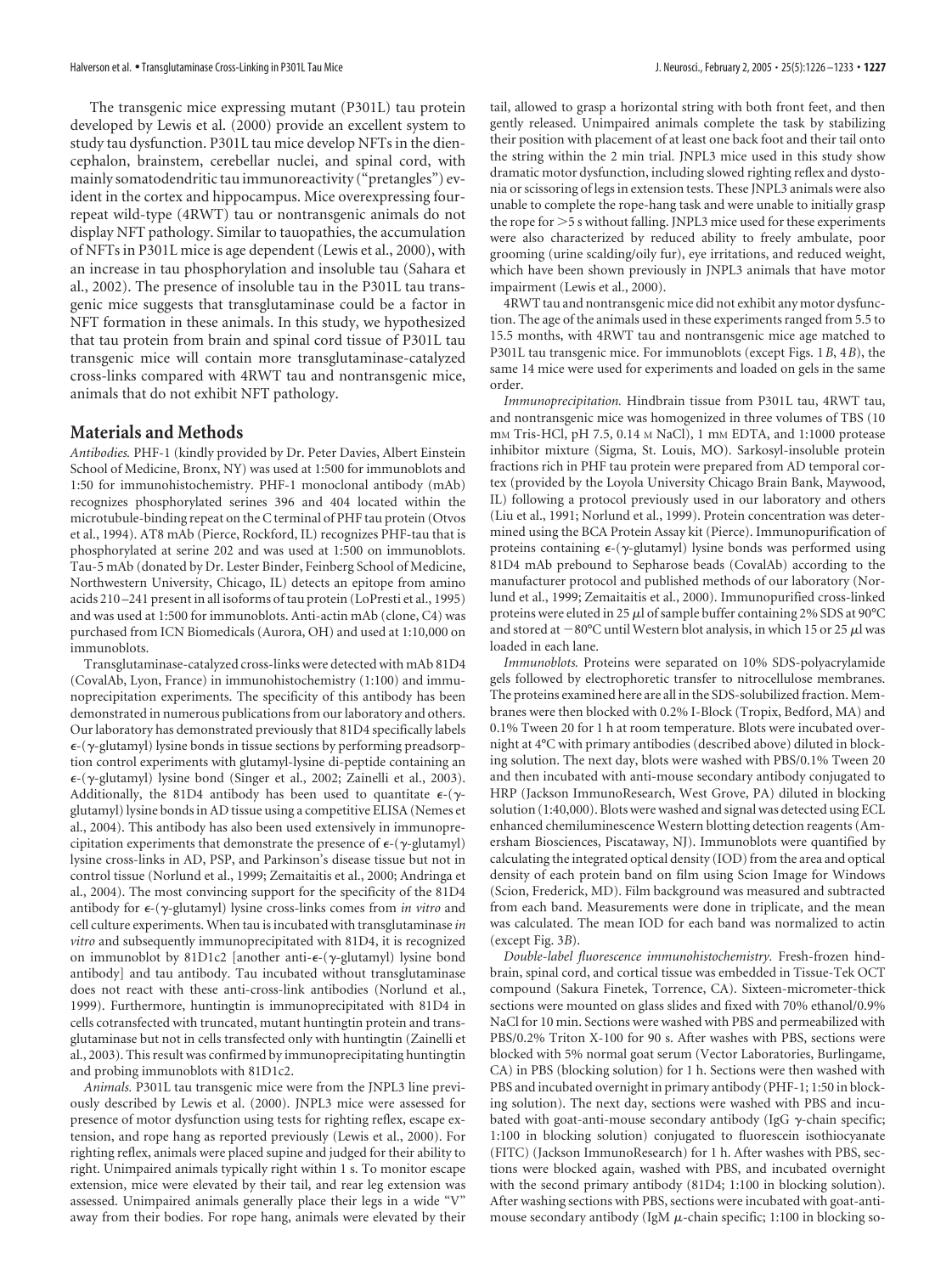lution) conjugated to Rhodamine Red-X (Jackson ImmunoResearch) for 1 h. Slides were mounted in Vectashield with 4',6'-diamidino-2phenylindole (Vector Laboratories) to allow visualization of cell nuclei. To control for nonspecific labeling of the tissue by secondary antibody, all experiments included tissue sections in which the primary antibody was omitted. All steps in this procedure were performed at room temperature.

The percentage of PHF-1 and 81D4 double labeling was determined in spinal cord sections from P301L tau, 4RWT, and nontransgenic mice  $(n = 4$  for each group) in two independent experiments. Examination of the slides blinded to group revealed no specific PHF-1 labeling in 4RWT tau and nontransgenic animals; therefore, counts were only performed in P301L tau mice. In each experiment, PHF-1-positive cells and PHF-1 and 81D4 double-labeled cells were counted in three to five random fields with PHF-1 labeling from three nonserial sections. The percentages of PHF-1 and 81D4 double-labeled cells were calculated for each animal, and the means from the two experiments were averaged among the four P301L tau transgenic mice. Results are expressed as a percentage of PHF-1-positive cells that colocalize with 81D4 labeling  $\pm$  SEM.

*Fluorescence microscopy.* Hindbrain and spinal cord sections were viewed with the  $40\times$  objective on an Olympus (Tokyo, Japan) fluorescent inverted research microscope configured with Image-Pro Plus 4.5 software (VayTek, Fairfield, IA). Images of optical sections were captured using a Retiga EX 1350 camera and VolumeScan 3.1 software (VayTek) with eight-bit/pixel resolution. Three optical sections were deconvolved using Deconvolution Tools for Windows 9X/NT/2000 software (Vay-Tek), and a single deconvolved optical section is shown in each figure. All deconvolved images were obtained using identical parameters. Monochrome images were pseudocolored and merged using Image-Pro Plus 4.5 software. Cortex images were acquired using standard fluorescence microscopy ( $40\times$  objective; camera zoom factor, 2.0) with the merged image generated by overlaying the red and green images in Image-Pro Plus.

*Transglutaminase activity assay.* Transglutaminase enzymatic activity was determined in the spinal cord of P301L tau, 4RWT tau, and nontransgenic mice by measuring the incorporation of a radioactive polyamine donor (<sup>3</sup>H-putrescine) into an exogenous protein acceptor (casein). Our laboratory has previously published the detailed procedure used for this assay (Zemaitaitis et al., 2003). Transglutaminase activity was measured for each animal in two separate assays, and, within an assay, each sample was measured in triplicate. The assay was repeated five times to measure samples from five animals in each group. Each sample contained 100  $\mu$ g of protein. Negative controls for each sample were run in the absence of calcium and casein. Each assay also included a standard curve of varying amounts of guinea pig transglutaminase (Sigma). For each assay, transglutaminase activity for P301L and 4RWT animals was converted to a percentage control based on the mean value for the nontransgenic mice. Duplicate measurements for each animal were averaged, and data presented are the group mean  $\pm$  SEM.

*Statistics.* All statistical analyses were performed using GB-STAT School Pak (Dynamic Microsystems, Silver Spring, MD). Data are expressed as means  $\pm$  SEM. For Western blots, a test of homogeneity of variance revealed unequal variances for some data; thus, a nonparametric Mann–Whitney *U* test was used to determine significance ( $p < 0.05$ ). Otherwise, data were analyzed using a Student's *t* test for separate variances. Statistical significance was determined in the transglutaminase activity assay with a one-way ANOVA and Newman–Keuls *post hoc* test.

#### **Results**

#### **Transglutaminase-catalyzed cross-links in phosphorylated tau protein**

To determine whether transglutaminase-catalyzed cross-links are present in tau protein from P301L tau, 4RWT tau, and nontransgenic mice, we immunoprecipitated all cross-linked proteins in the hindbrain and detected tau in the pool of cross-linked proteins by Western blot. The hindbrain was chosen for these experiments to enrich for brain regions with NFT, including the pons, medulla, cerebellar nuclei, and brainstem (Lewis et al., 2000). The age of the animals ranged from 5.5 to 15.5 months,

with all of the P301L tau transgenic animals exhibiting dramatic motor dysfunction.

Using PHF-1 antibody, which is directed against abnormally phosphorylated PHF-tau, we detect cross-linked PHF-1 immunoreactive tau in P301L tau transgenic mice but not in 4RWT tau or nontransgenic mice (Fig. 1*A*). In some replicates, high-molecular mass tau bands at  $\sim$  120 kDa are present in P301L tau lanes (data not shown), suggesting the presence of tau homodimers or cross-linking of tau to other species of similar molecular mass. Three of the five P301L tau mice showed a smear of cross-linked, phosphorylated tau protein between 75 and 175 kDa (Fig. 1*A*). This protein smear is characteristic of aggregated tau protein in human tauopathies (Norlund et al., 1999; Sergeant et al., 1999; Zemaitaitis et al., 2000; Zhukareva et al., 2002) and is demonstrated in Figure 1*B*, in which we loaded an increased amount of cross-linked proteins from P30lL animals on gels in conjunction with cross-linked PHF from the Sarkosyl-insoluble fraction of AD temporal cortex. Both P301L tau transgenic mice and AD tissue exhibit a smear of high-molecular mass crosslinked tau protein, with some cross-linked tau remaining in the stacking gel (Fig. 1*B*). The cross-linked proteins were solubilized in SDS sample buffer before loading on a gel, and therefore the aggregates we detect are attributable to covalent bonds, such as the transglutaminase-catalyzed cross-link. The band just above 75 kDa present in all lanes (Fig. 1*A*) is attributable to nonspecific binding of secondary antibody, as determined by experiments in which we omitted the primary antibody (data not shown).

We also used AT8 antibody on Western blots to detect hyperphosphorylated tau protein in the immunoprecipitated crosslinked proteins. Again, hyperphosphorylated cross-linked protein is present in P301L tau mice but is absent in 4RWT tau and nontransgenic mice (Fig. 1*C*). The majority of the cross-linked tau detected in P301L tau mice with AT8 is monomeric tau running at  $\sim$  65 kDa. However, this monomeric tau could have been part of a tau aggregate, because SDS will solubilize some tau aggregates. A faint smear of cross-linked protein between 75 and 175 kDa is evident in some of the P301L tau mice even after solubilization with SDS. The band just above 75 kDa present in all lanes (Fig. 1*C*) is attributable to nonspecific binding of secondary antibody, as determined by experiments in which we omitted the primary antibody (data not shown).

#### **Phosphorylated tau levels**

We performed Western blots on SDS-solubilized hindbrain homogenates to compare the levels of phosphorylated tau among P301L tau, 4RWT tau, and nontransgenic mice (Fig. 2). Both P301L tau and 4RWT tau transgenic mice have PHF-1 immunoreactive tau protein in the hindbrain (Fig. 2*A*). Two bands are present in lanes with P301L tau mice hindbrain homogenates, whereas PHF-1 detects one band in lanes with 4RWT tau mice hindbrain homogenates. PHF-1 also recognizes two bands on Western blots prepared with lysates of Chinese hamster ovary cells transfected with the same tau isoform used in these transgenic mice (Otvos et al., 1994). Both bands in the P301L tau lanes were quantified, and the integrated optical densities were combined for statistical analysis. Phosphorylated tau levels are not significantly ( $p > 0.05$ ; Mann–Whitney *U* test) increased in P301L tau mice in comparison with 4RWT tau mice (Fig. 2*B*), even though PHF-1-immunoreactive tau levels in the P301L tau mice (4.04  $\pm$  2.20 IOD) are increased twofold over 4RWT mice  $(1.73 \pm 0.50 \text{ IOD})$ . Actin levels show equal protein loading among lanes (Fig. 2*A*, bottom panel).

Phosphorylated tau protein was also detected in SDS-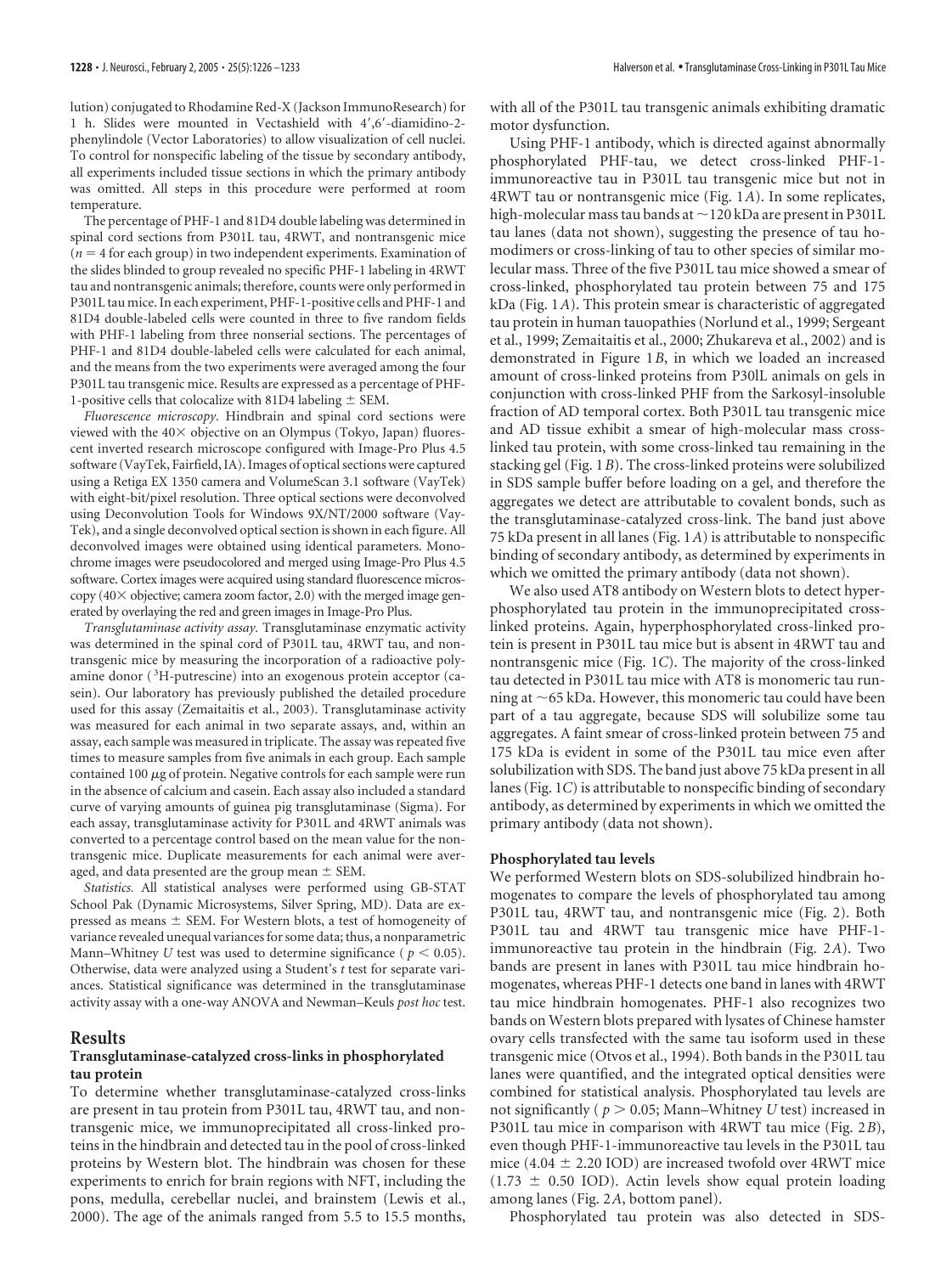



Figure 1. Phosphorylated tau is cross-linked in P301L tau transgenic mice. Cross-linked proteins were immunoprecipitated (IP) with anti-cross-link antibody (81D4) coupled to Sepharose. Phosphorylated tau protein was detected on immunoblot (IB) with PHF-1 (*A*) and AT8 (*C*) antibodies. Transglutaminase-catalyzed cross-links are present in phosphorylated tau (*A*, PHF-1; *C*, AT8) from the hindbrain of P301L tau transgenic mice but not 4RWT tau and nontransgenic (nTG) mice. Cross-linked, phosphorylated (PHF-1) tau in P301L mice is similar to crosslinked tau in PHF from the Sarkosyl-insoluble fraction of AD temporal cortex (*B*). Note the phosphorylated tau in the stacking gel (SG) of the lanes with P301L tau mice and AD (*B*). Molecularmass in kilodaltons is indicated onthe left. Comparableresultswere obtained inthree independent experiments.

solubilized hindbrain homogenates from P301L tau and 4RWT tau transgenic mice with AT8 antibody (Fig. 2*C*). There was no significant difference ( $p > 0.05$ ; Student's *t* test) in the level of AT8-immunoreactive tau between P301L tau  $(1.02 \pm 0.55 \text{ IOD})$ 

and 4RWT tau  $(1.13 \pm 0.33 \text{ IOD})$  transgenic mice (Fig. 2*D*). Although there is no striking difference in the levels of PHF-1 and AT-8-positive tau between P301L tau and 4RWT tau transgenic mice, there is a dramatic qualitative difference in tau species detected with these antibodies. P301L tau transgenic mice clearly have high-molecular mass tau, whereas the 4RWT tau transgenic mice do not (Fig. 1).

#### **Transglutaminase-catalyzed cross-links in tau protein**

We also used the antibody Tau-5 (that detects all tau species) on Western blots of the immunoprecipitated cross-linked proteins to evaluate the amount of tau protein that was cross-linked in the SDS-solubilized protein fraction (Fig. 3*A*). The P301L tau transgenic animals and 4RWT tau transgenic animals both have crosslinked tau protein (Fig. 3*A*). Darker exposures did not reveal high-molecular mass cross-linked tau protein (data not shown). Quantification of these data shows that P301L tau transgenic mice (1.54  $\pm$  0.58 IOD) have 4.5 times more cross-links in tau compared with 4RWT tau transgenic animals  $(0.34 \pm 0.12 \text{ IOD})$ , and the difference is significant ( $p < 0.03$ ; Mann–Whitney *U* test) (Fig. 3*B*). Again, we did not detect cross-linked tau protein in the nontransgenic animals.

## **Tau protein levels**

To determine whether the differences in cross-linked tau between P301L tau animals and 4RWT animals was a result of unequal transgene expression, we performed Western blots on SDSsolubilized hindbrain homogenates and probed for tau with Tau-5 (Fig. 3*C*). Quantification and subsequent statistical analysis demonstrated no significant difference between tau protein levels of P301L (0.63  $\pm$  0.14 IOD) and 4RWT (0.55  $\pm$  0.09 IOD) tau transgenic mice ( $p > 0.05$ ; Student's *t* test) (Fig. 4*E*), suggesting that differences in cross-linked tau are not caused by unequal transgene expression. Tau-5 did not detect the upper band in P301L tau mice observed with the PHF-1 antibody, although this might simply reflect the phospho-specific selectivity of the PHF-1 antibody. We reprobed immunoblots with actin (Fig. 3*C*, bottom panel) to demonstrate equal protein loading among lanes. Longer exposures of the blot shown in Figure 3*C* allow for detection of endogenous mouse tau with Tau-5 but puts P301L tau and 4RWT tau bands out of a quantifiable range. To show that Tau-5 does recognize endogenous mouse tau in nontransgenic mice, we ran a separate gel in which we loaded the same amount of protein from P301L tau and nontransgenic mice as in Figure  $3C(10 \mu g)$ (Fig. 3*D*, lanes 1 and 2, respectively), included an additional lane with 30 μg of protein from nontransgenic mice (Fig. 3*D*, lane 3), and increased exposure time (Fig. 3*D*). Thus, the absence of cross-linked tau in the nontransgenic mice is not a result of an inability of Tau-5 to detect endogenous mouse tau.

### **Colocalization of transglutaminase-catalyzed cross-links and phosphorylated tau**

We performed double-label immunofluorescence to determine whether phosphorylated tau and transglutaminase-catalyzed cross-links colocalize in the spinal cord, hindbrain, and cortex of P301L tau, 4RWT tau, and nontransgenic mice. PHF-1 and 81D4 double-labeled cells are present in the spinal cord, hindbrain, and cortex of P301L tau transgenic mice (Fig. 4). Sections from 4RWT tau and nontransgenic animals did not have any specific PHF-1 labeling, and therefore no double labeling is present (data not shown). Cross-link labeling in the 4RWT and nontransgenic mice is diffuse and without specific cell body labeling. In the P301L tau transgenic mice, PHF-1 labeling in the cortex is sparse;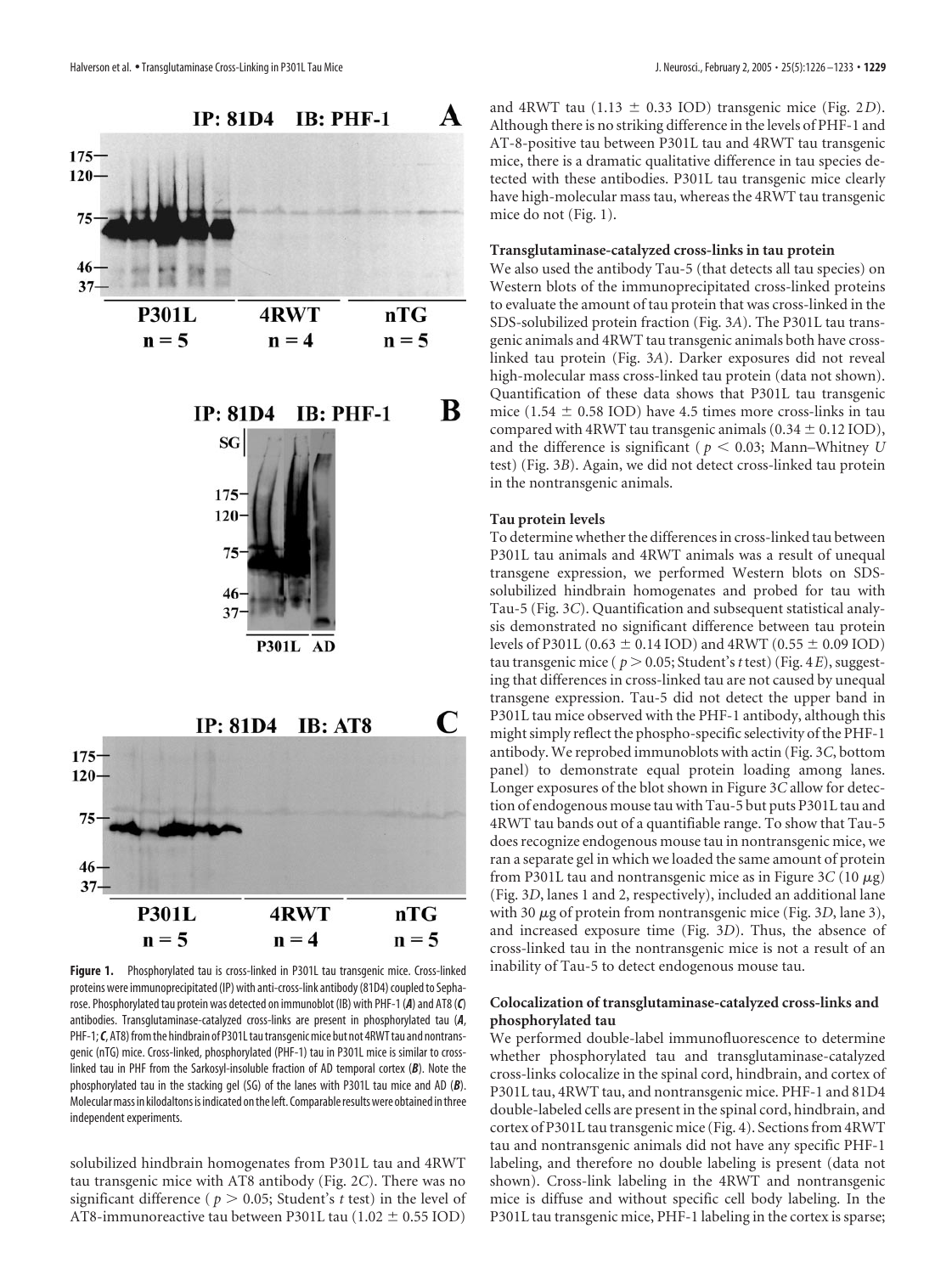however, PHF-1 and 81D4 double labeling predominates over PHF-1 single labeling. Examination of 1908 PHF-1-positive neurons in the spinal cord of four P301L tau transgenic mice reveals that 86.95  $\pm$ 0.33% of PHF-1-labeled neurons also label with the anti-cross-link antibody (Table 1).

## **Transglutaminase activity**

Aberrant elevations in transglutaminase activity have been demonstrated in brain regions with neurofibrillary pathology in two human tauopathies (Johnson et al., 1997; Zemaitaitis et al., 2003). Because the spinal cord of P301L tau transgenic mice has been shown previously to develop abundant NFT (Lewis et al., 2000), we measured the transglutaminase activity in the spinal cord of P301L tau, 4RWT tau, and nontransgenic mice. The activity of guinea pig liver transglutaminase was measured in each assay in range from 0.01 to 0.1  $\mu$ g and resulted in linear correlation values from 0.999 to 0.96. The activity of transglutaminase in the spinal cord samples fell within this linear range for guinea pig liver transglutaminase. Our data reveal a significant  $(F_{(2,12)} = 11.5; p = 0.0016)$ increase in the transglutaminase activity in the spinal cord of P301L tau mice (384  $\pm$ 80% control) compared with 4RWT tau

(91.8  $\pm$  27.4% control) and nontransgenic mice (100  $\pm$  10.1%) control) (Fig. 5). There was no significant difference in transglutaminase activity in 4RWT tau mice compared with nontransgenic mice.

# **Discussion**

Transglutaminase is an enzyme that cross-links proteins, rendering them stable and insoluble. The insoluble tau protein in P301L tau transgenic mice (Lewis et al., 2000; Sahara et al., 2002) prompted us to investigate the potential involvement of transglutaminase in the neurofibrillary pathology of these mice. The results presented here demonstrate that transglutaminase crosslinks tau protein in P301L tau mice, an animal model previously shown to develop NFT (Lewis et al., 2000).

Immunoprecipitation experiments revealed that transglutaminase cross-links are present in phosphorylated tau (detected with PHF-1 and AT8) from P301L tau transgenic mice but not 4RWT and nontransgenic mice (Fig. 1). We also detected highmolecular mass aggregates of cross-linked, phosphorylated tau protein between 75 and 175 kDa in P301L tau mice (Fig. 1*A*,*C*). When we loaded an increased amount of cross-linked proteins on Western blot, cross-linked, phosphorylated tau protein was detected in P301L tau mice above 175 kDa and also in the stacking gel (Fig. 1*B*). This high-molecular mass tau is consistent with intermolecular cross-links producing tau aggregates. Similarly, cross-linked PHF-tau protein appeared as a smear on Western blots in both AD (Fig. 1*B*) (Norlund et al., 1999) and PSP (Zemaitaitis et al., 2000). It is important to note that these intermolecular cross-links could arise via several different scenarios. Transglutaminase may form cross-links among several tau proteins or cross-link tau to one or more other proteins found in NFT. Al-



**Figure 2.** Phosphorylated tau levels in P301L tau, 4RWT tau, and nontransgenic (nTG) mice. Phosphorylated tau in hindbrain homogenates was detected with PHF-1 (*A*) and AT8 (*C*) antibodies. Molecular mass in kilodaltons is indicated on the left. The immunoblots (IB) were reprobed with an antibody against actin (*A*, *C*, bottom panels) to demonstrate equal protein loading among lanes. The levels of phosphorylated tau in the P301L tau animals were not significantly different from 4RWT tau mice for both PHF-1 ( $B$ ;  $p > 0.05$ ; Mann–Whitney *U* test) and AT8 ( $D$ ;  $p > 0.05$ ; Student's *t* test) antibodies. The IODs of both bands in the P301L tau mice lanes were included in the PHF-1 data analysis. All data were normalized to actin. Data shown are mean IOD  $\pm$  SEM and are representative of three experiments.

ternatively, transglutaminase may cross-link ubiquitinated tau via the ubiquitin moiety. Tau is ubiquitinated in AD (Morishima-Kawashima et al., 1993), and tau filaments in P301L tau mice are ubiquitin positive (Lin et al., 2003). Recent evidence suggests that transglutaminase cross-links ubiquitin and heat shock protein 27 in tau-positive polymers isolated from AD brain (Nemes et al., 2004).

Most of the cross-linked tau in P301L tau transgenic animals ran at  $\sim$  65 kDa on Western blots, suggesting intramolecular cross-links in monomeric tau or incorporation of a small polyamine (Figs. 1*A*,*C*, 3*A*). Polyamidated tau displays increased stability (Tucholski et al., 1999); however, this does not necessarily translate into tau aggregation. 4RWT tau transgenic mice have monomeric tau with intramolecular cross-links or incorporation of a small polyamine (Fig. 3*A*) but do not develop tau aggregates (Figs. 1, 3*A*) or NFT (Lewis et al., 2000). 4RWT animals have significantly lower levels of cross-linked, monomeric tau protein detected with Tau-5 (Fig. 3*A*,*B*), and these levels may not produce enough stable tau to result in aggregate formation.

Cross-linked, phosphorylated tau was not present in 4RWT or nontransgenic animals (Fig. 1*A*,*C*), animals that do not develop NFT. However, 4RWT tau transgenic mice do have tau protein phosphorylated at the PHF-1 and AT8 sites (Fig. 2*A*,*C*). Either transglutaminase does not cross-link phosphorylated tau in the 4RWT mice or the levels are below the limits of detection. Overexpression of 4RWT tau in mice is sufficient to cause crosslinking of tau (Fig. 3*A*) but not cross-linking of phosphorylated tau (Fig. 1*A*,*C*). The unique aspect of the P301L tau mice was the presence of cross-linked PHF-1-labeled tau that ran at molecular masses consistent with tau aggregation. These data are consistent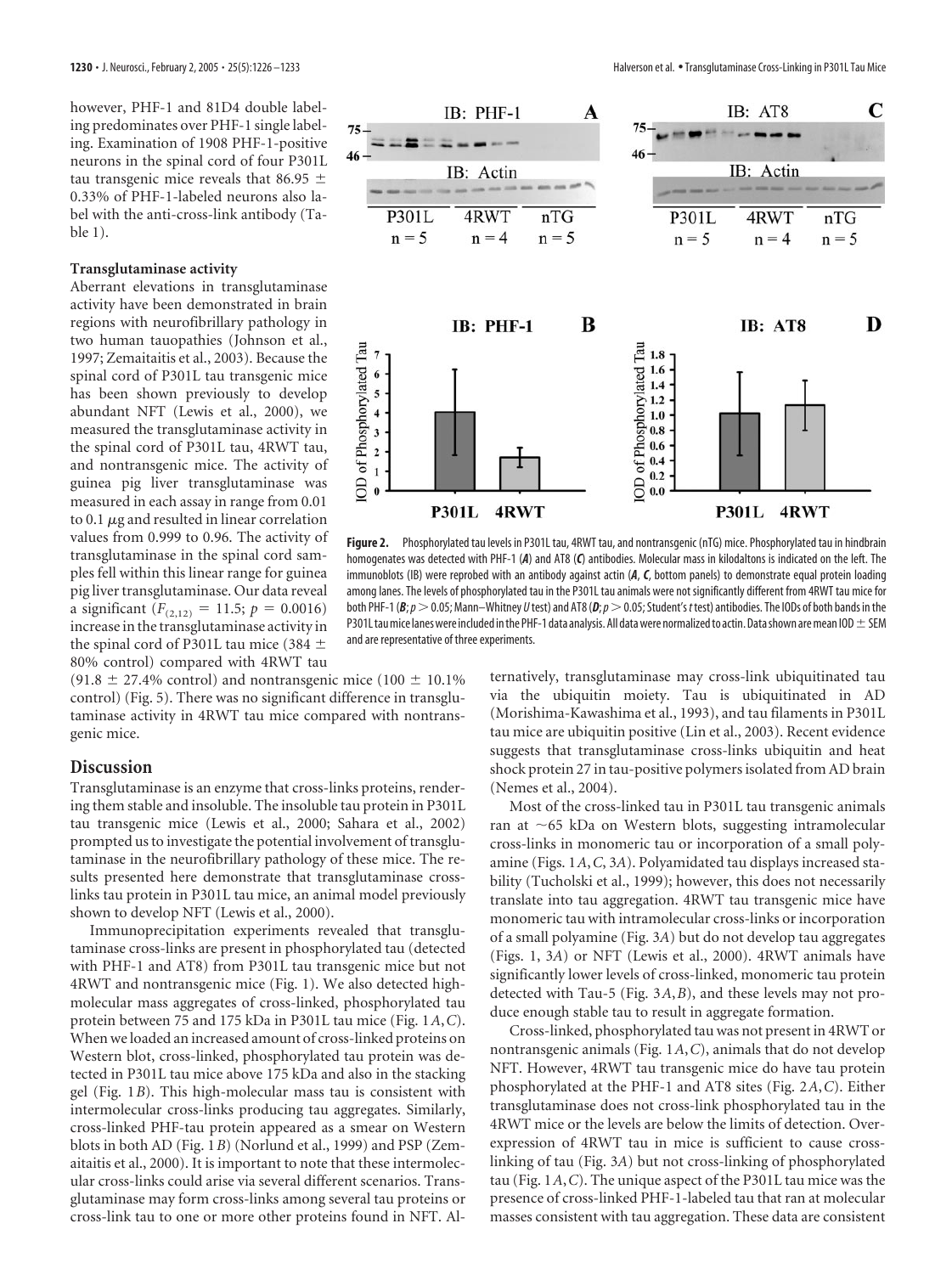

**Figure 3.** Tau protein is cross-linked in P301L and 4RWT tau transgenic mice. Cross-linked proteins in the hindbrain of P301L tau, 4RWT tau, and nontransgenic (nTG) mice were immunoprecipitated (IP) with anti-cross-link antibody (81D4) coupled to Sepharose, and tau protein was detected on immunoblot (IB) with Tau-5 antibody (*A*). The levels of cross-linked tau in the P301L tau animals were significantly higher than 4RWT tau mice ( $B$ ;  $*\rho$  < 0.03; Mann–Whitney *U* test). Tau protein levels in the hindbrain of P301L tau, 4RWT tau, and nontransgenic mice were detected with Tau-5 antibody (*C*). Actin levels (*C*, bottom panel) confirmed equal protein loading. To show that Tau-5 antibody recognizes endogenous mouse tau, the same amount of protein from hindbrain homogenates of P301L tau and nontransgenic mice as in  $C(10 \mu g)$  of protein; lanes 1 and 2, respectively) was loaded along with 30  $\mu$ g of protein from nontransgenic mice (lane 3) (D). The darker exposure shown here (compared with  $\bm{C}$ ) allows for detection of endogenous mouse tau with Tau-5. The levels of tau (normalized to actin) in the P301L tau animals were not significantly higher than those in 4RWT tau mice (*E*;  $p > 0.05$ ; Student's *t* test). Molecular mass in kilodaltons is indicated on the left. Data shown are mean IODs  $\pm$  SEM and are representative of three experiments.

with the hypothesis that cross-linking of phosphorylated tau is dependent on initial tau aggregation.

In P301L tau mice, phosphorylated tau and the transglutaminase-catalyzed bond colocalized in the hindbrain and spinal cord, regions previously shown to develop NFT, and cortex, a region with pretangle pathology (Fig. 4) (Lewis et al., 2000). Both neurons and oligodendrocytes of P301L tau mice contain tau filaments (Lin et al., 2003), and therefore the PHF-1 and cross-link colocalization detected here could arise from either cell type. Quantification of double labeling in the spinal cord of P301L mice indicated that 87% of PHF-1-positive cells also labeled with an anti-cross-link antibody (Table 1). Approximately 13% of PHF-1-positive cells in the spinal cord of P301L tau mice were not double labeled with the cross-link antibody. PHF assembly appears to occur in stages (Friedhoff et al., 1998), and this noncross-linked, phosphorylated tau protein may represent a stage of PHF formation in which tau aggregates are unstable. When anionic inducing agents stimulate PHF formation *in vitro*, the stability of the tau aggregates and resistance to denaturation is low (Li et al., 2002). However, combining transglutaminase with tau *in vitro* results in stable, insoluble tau filaments (Dudek and Johnson, 1993; Appelt and Balin, 1997) that are biochemically similar to PHF from AD (Selkoe et al., 1982a). Together, these data suggest that the formation of PHF and the stabilization of PHF by transglutaminase in tauopathies can occur independently. The transglutaminase cross-linking of tau protein present in transgenic mice and human disease with neurofibrillary pathology may be necessary for the stabilization of PHF *in vivo*.

Lysine residues involved in transglutaminase-catalyzed cross-links are located adjacent to the microtubulebinding repeats in tau protein (Murthy et al., 1998), which form the core of PHF in AD (Crowther et al., 1989). Conceivably, transglutaminase would not have access to these sites while tau is bound to microtubules. An elevation in unbound tau could contribute to the cross-linking of tau observed in the P301L tau transgenic mice (Fig. 1). *In vitro*, recombinant P301L tau protein displays a reduced ability to bind to microtubules (Hong et al., 1998; De-Ture et al., 2000). Tau mutations seem to have an inconsistent effect on taumicrotubule interactions in cell culture (Dayanandan et al., 1999; DeTure et al., 2000; Perez et al., 2000; Lu and Kosik, 2001; Nagiec et al., 2001), but the impact of mutant tau on microtubule interactions may not be immediate and thus not apparent in transient expression systems. Additionally, tau in these systems has not been reported to form aggregates. However, in cells that stably express mutant tau at levels that saturate microtubules and elevate free cytoplasmic tau, mutant tau, but not wild-type tau, forms filaments (De-Ture et al., 2002). Presumably abnormal, unbound tau in P301L mice eventually achieves high-enough levels to result in initial tau aggregation. Work by Zhang et al. (2004) supports this theory by showing

that mutant tau (R406W) expressed in transgenic mice displays a reduced ability to bind microtubules compared with wild-type tau expressed in transgenic mice.

Calcium positively regulates transglutaminase activity (Folk and Finlayson, 1977). Dysregulation of calcium homeostasis is hypothesized to exert a pathological role in AD (LaFerla, 2002) and could underlie the increase in transglutaminase activity measured in AD (Johnson et al., 1997). We found a significant increase in transglutaminase activity in P301L tau mice compared with 4RWT tau and nontransgenic mice (Fig. 5). Furukawa et al. (2000, 2003) demonstrated in cell culture that mutant tau (V337M) causes elevations in intracellular calcium. An increase in intracellular calcium precipitated by mutant tau could elicit the elevation in transglutaminase activity in P301L tau mice, resulting in pathological cross-linking of tau protein.

Aberrant transglutaminase activity has been implicated in PHF/NFT formation in AD and PSP (Kim et al., 2002). The basis for this hypothesis and supporting data is the result of primarily human postmortem and *in vitro* studies. Although these types of studies provide extremely valuable insight into disease processes, they cannot always lend insight into the progressive nature of disease mechanisms. P301L tau transgenic mice develop NFTs and have cross-linked tau protein; thus, they can be used to examine cross-linking of tau protein during disease progression and determine whether transglutaminase plays an early role in PHF/NFT formation. P301L tau transgenic mice can further be used to appreciate the impact of transglutaminase inhibition on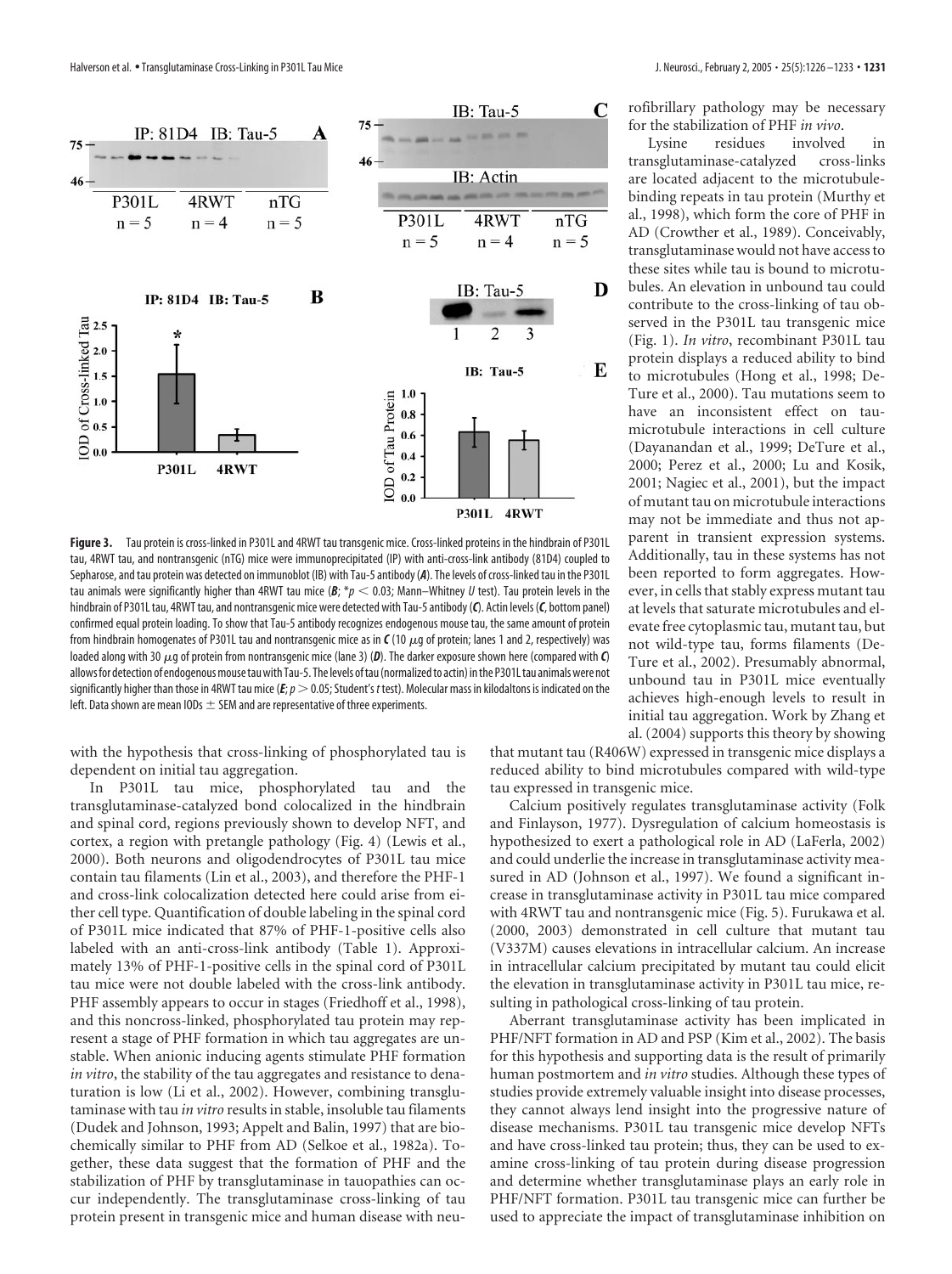

**Figure 4.** Phosphorylated tau and transglutaminase-catalyzed cross-links colocalize in P301L tau transgenic mice. Spinal cord (A, B), hindbrain (C), and cortical (D) tissue sections from P301L tau mice were double labeled with an antibody against phosphorylated tau (PHF-1 plus FITC; green) and anti-cross-link antibody (81D4 plus Rhodamine Red-X; red). Images in *A*–*C* were generated by deconvolution fluorescence microscopy. Standard fluorescent microscopy was used for images in *D*. Calibration bars are included in the merged images.

**Table 1. Phosphorylated tau and cross-link colocalization in P301L tau mice spinal cord**

| Animal         | Trial | Percentage<br>double label | Animal average | Mean $\pm$ SEM    |
|----------------|-------|----------------------------|----------------|-------------------|
| 1              |       | $84.8(n = 277)$            |                |                   |
|                |       | $85.3(n = 381)$            | 85.1%          |                   |
| $\overline{2}$ |       | $88.7(n = 142)$            |                |                   |
|                |       | $86.6 (n = 262)$           | 87.7%          |                   |
| 3              |       | $85.8(n = 267)$            |                |                   |
|                |       | $86.4 (n = 279)$           | 86.1%          |                   |
| $\overline{4}$ |       | $86.7 (n = 151)$           |                |                   |
|                |       | $87.2(n = 158)$            | 87.0%          | $86.9 \pm 0.33\%$ |

PHF/NFT formation and phenotypic manifestations of the animal model. Similar experiments have been executed to illuminate the importance of transglutaminase in the pathology of Huntington's disease, in which intranuclear huntingtin aggregates have been shown to contain transglutaminase-catalyzed cross-links (Zainelli et al., 2003). Two separate studies treated a transgenic mouse model of Huntington's disease with cystamine, an inhib-





**Figure 5.** Transglutaminase activity is increased in the spinal cord of P301L tau transgenic mice. Transglutaminase enzymatic activity was measured by incorporation of <sup>3</sup>H-putrescine into casein. The transglutaminase activity in P301L tau transgenic mice is significantly different from both 4RWT tau and nontransgenic (nTG) mice ( $p<$  0.01). Data for each group ( $n=5$ ) are the mean of two trials and expressed as percentage control. Error bars indicate SEM.

itor of transglutaminase. Results indicate that cystamine inhibited transglutaminase activity, prolonged survival, improved motor performance (Dedeoglu et al., 2002; Karpuj et al., 2002) and, if administered before the onset of motor disturbances, decreased the amount of huntingtin-positive inclusions (Dedeoglu et al., 2002). It should be noted that cystamine may have other beneficial effects in addition to inhibiting transglutaminase. However, strategies aimed at specifically inhibiting transglutaminase may offer therapeutic potential in neurodegenerative diseases with protein aggregation as a pathological hallmark.

The data presented here demonstrate that phosphorylated, high-molecular mass tau protein is cross-linked and transglutaminase activity is elevated in transgenic mice that develop NFT. The electrophoretic pattern of cross-linked, phosphorylated tau strongly resembles that of PHF from AD and PSP. Furthermore, phosphorylated tau and the transglutaminase-catalyzed crosslink are highly colocalized in P301L tau transgenic mice. Mice that do not develop NFT do not have high-molecular mass aggregated tau protein or colocalization of phosphorylated tau and the transglutaminase bond. These results support the hypothesis that transglutaminase-catalyzed cross-linking of phosphorylated tau protein is involved in NFT formation and/or stabilization in human tauopathies, such as AD and PSP. P301L tau transgenic mice provide an excellent model to further study the role of transglutaminase in tau aggregation and neurofibrillary pathology.

#### **References**

- Andringa G, Lam KY, Chegary M, Wang X, Chase TN, Bennett MC (2004) Tissue transglutaminase catalyzes the formation of alpha-synuclein crosslinks in Parkinson's disease. FASEB J 18:932–934.
- Appelt DM, Balin BJ (1997) The association of tissue transglutaminase with human recombinant tau results in the formation of insoluble filamentous structures. Brain Res 745:21–31.
- Balin BJ, Loewy AG, Appelt DM (1999) Analysis of transglutaminasecatalyzed isopeptide bonds in paired helical filaments and neurofibrillary tangles from Alzheimer's disease. Methods Enzymol 309:172–186.
- Cleveland DW, Hwo SY, Kirschner MW (1977) Purification of tau, a microtubule-associated protein that induces assembly of microtubules from purified tubulin. J Mol Biol 116:207–225.
- Crowther T, Goedert M, Wischik CM (1989) The repeat region of microtubule-associated protein tau forms part of the core of the paired helical filament of Alzheimer's disease. Ann Med 21:127–132.